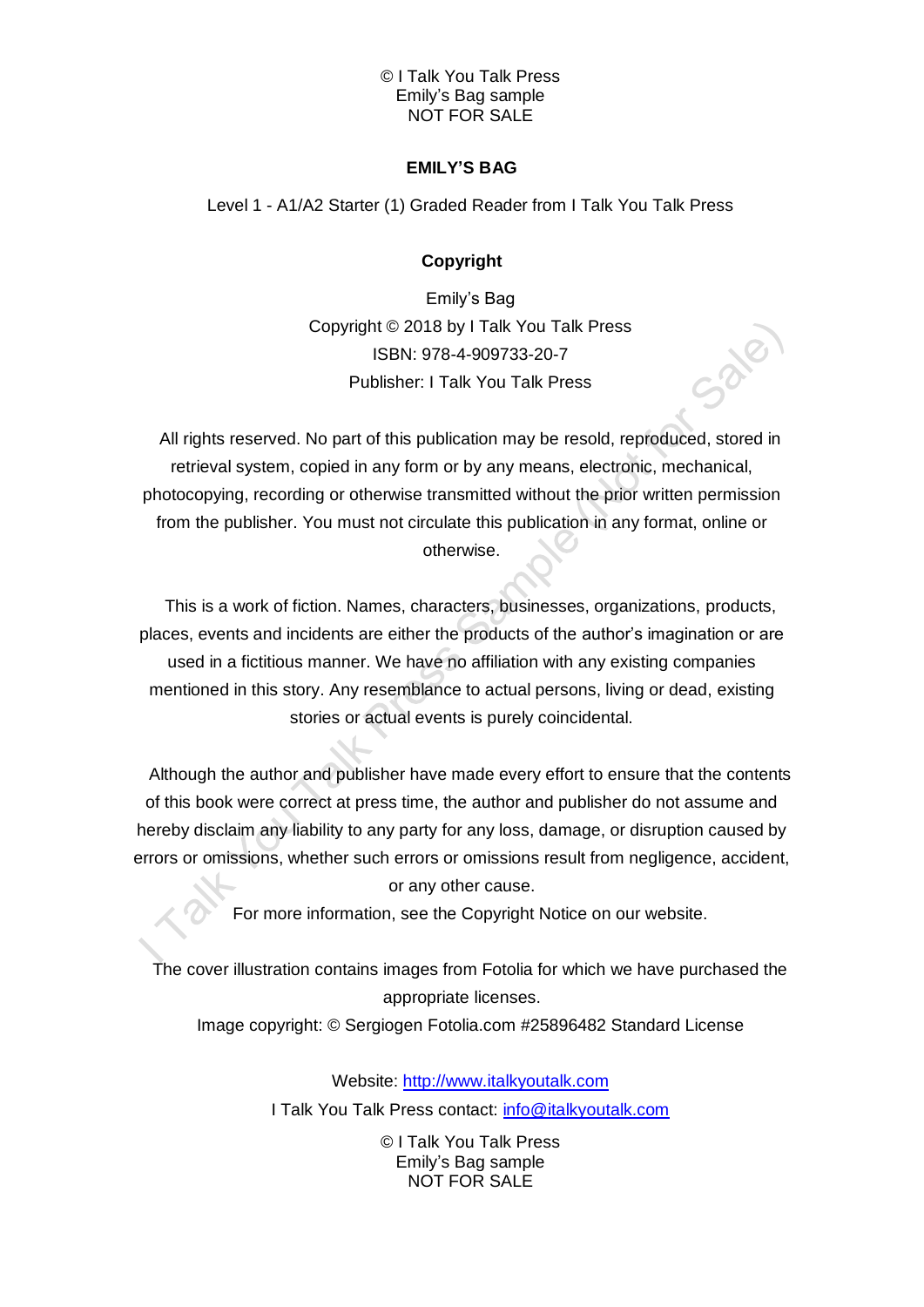#### © I Talk You Talk Press Emily's Bag sample NOT FOR SALE

#### **Chapter One**

Nina is in her car. It is 4:10pm. She is driving home from work. She works part-time in a pizza restaurant. She is tired. Many customers came to the restaurant for lunch today. The traffic light changes to red. She stops. It is raining heavily. She looks out of the side window. There is a very big shopping centre with a big car park. She sees an old woman standing next to the road. The woman doesn't have an umbrella. She is carrying a large shopping bag.

*That bag looks heavy,* thinks Nina. *Is the woman waiting for someone? Is she OK?*  The traffic lights change to green. Nina turns the corner and stops her car. She gets out of her car and walks to the old woman.

"Excuse me, are you OK?"

The old woman looks at her.

"I'm tired," says the old woman.

"Are you waiting for someone?" asks Nina.

"No, I'm walking home, but my bag is very heavy. I'm taking a rest," says the woman.

"But it is raining! Where do you live?"

"I live in Devon Street," says the woman.

"I know Devon Street," says Nina. "I can take you there."

The old woman smiles at Nina. "Is that OK? You are very kind."

Nina smiles. "Of course it is OK. You can't walk to Devon Street in the rain with your heavy bag."

"Thank you so much." The old woman and Nina walk to Nina's car. Nina opens the door for the old woman and the woman gets into the car slowly. Then Nina closes the door and walks around the car to the driver's side. She gets in and closes the door.

"The rain is so heavy!" says Nina. "We are very wet!"

Nina starts to drive. "If you walk to Devon Street, it will take you fifteen minutes," says Nina. "It will take only five minutes by car."

Nina looks at the woman's bag. "Have you been shopping?" she asks.

"Yes," says the woman.

"Do you go shopping every day?" asks Nina.

"I go most days."

"And do you walk to Devon Street every day?"

© I Talk You Talk Press Emily's Bag sample NOT FOR SALE